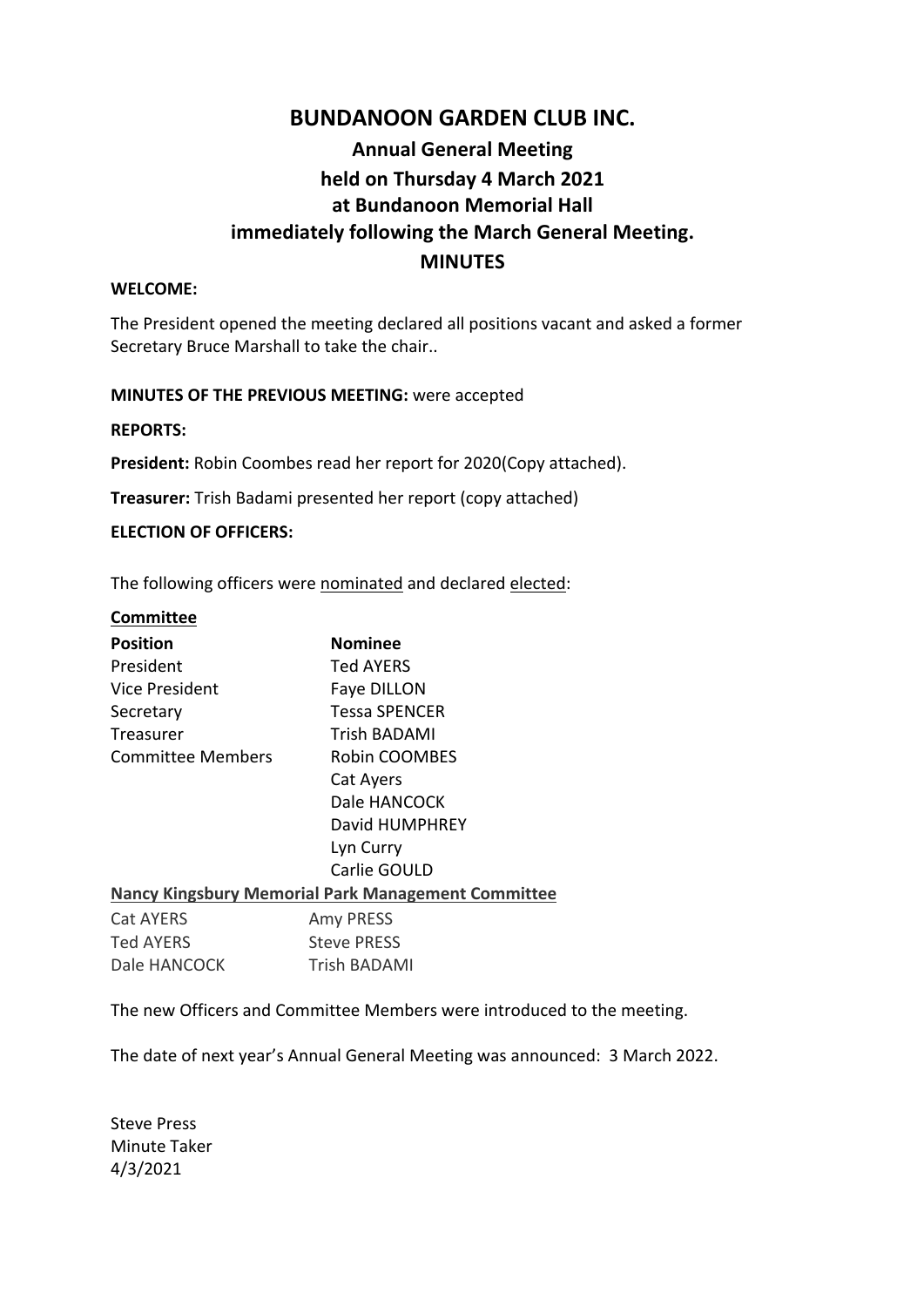# President's Report

Reporting on the year of Garden Club activities since our last AGM is very different this year. Due to restrictions imposed to curtail the Covid-19 pandemic, we have had nearly a whole year without meetings, with very few gatherings at all and no bus trips or outings, but we've still remained strong as a Club.

As soon as meetings were cancelled and lockdown imposed, we stayed in contact via social media. Steve Press sent out regular updates via email as well as ensuring the Club's Facebook and, with Tessa Spencer, kept our website pages up to date with interesting information. Many of us used the time in lockdown to work on our gardens and many swapped plants with others by leaving them on the footpath and having Steve email their locations in his updates.

David Humphrey continued to send out his wonderfully informative newsletters to keep us together as a gardening community.

Although general meetings could not be held, the Committee continued to meet, after a pause of a couple of months, to discuss general business. As soon as it was deemed appropriate, David organised Friendship Gardens to be opened. The first three were in large gardens in Exeter with lots of room to move. It was heartening to see so many members come and say hello and continue to do so each month since.

 $2020$  was the  $50<sup>th</sup>$  anniversary of the Club with a series of events organised for a year of celebrations. They turned out to be much subdued celebrations, but celebrate we did in spite of the difficulties. 50 casuarinas were planted as well as two Wollemi pines, a garden seat was installed in Nancy Kingsbury Memorial Park and all events were marked by small groups of members with photos to be kept for posterity. And the Bundanoon Community Association presented us with a promised cheque for \$5,000 in this our 50<sup>th</sup> year.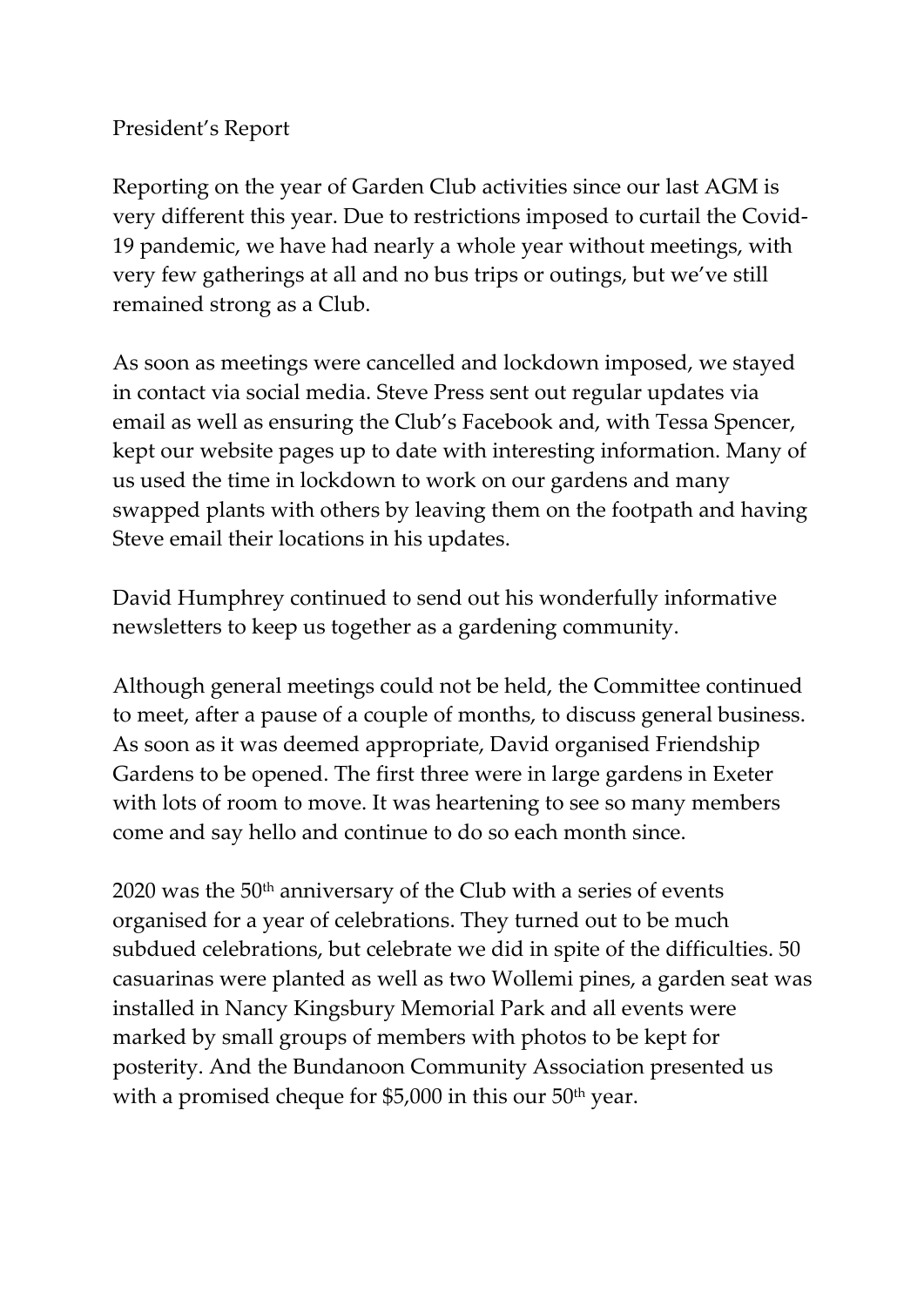Unfortunately, the Garden Party that was planned for the start of the 50<sup>th</sup> celebrations had to be postponed, but after a whole year of restrictions imposed on the community to keep us safe, the sub-Committee finally admitted defeat and cancelled the event. The sub-committee worked very hard to put all these activities together and I know they were extremely disappointed that things didn't work out as planned.

Working bees were organised by the committee to do maintenance on NKMP. There are now three gardens that our Club is looking after as we have added care of the Uniting Church Memorial Garden after a request from Church members to help their aging gardeners who could not keep up with the work. There is also the War Memorial garden behind the hall that has been cared for by Laurel Hones for many years. Now, all three gardens are included in the regular monthly working bees.

Tessa Spencer has continued to add new magazines to the library and we are all looking forward to being able to borrow once again in the near future.

Thank you to the whole committee, Steve Press, secretary, Trish Badami, Treasurer, Maria Marks, vice-president, and committee members Ted Ayres, Faye Dillon, Dale Hancock, David Humphrey, Amy Press and Tessa Spencer and Bruce Marshall who resigned from the committee during the year.

Steve and Amy Press are leaving the Committee after serving for a few years, as is Maria Marks. I wish you all well and know that you are still planning on working with the Garden Club in other roles. Maria is looking after morning teas for us at our meetings and Steve and Amy are continuing on the NKMP sub-Committee, helping to look after the gardens.

While I am stepping down as President this year, I will be continuing as a member of the Committee. I thank all those who have helped me in this role as it has always been a collaborative position which I could not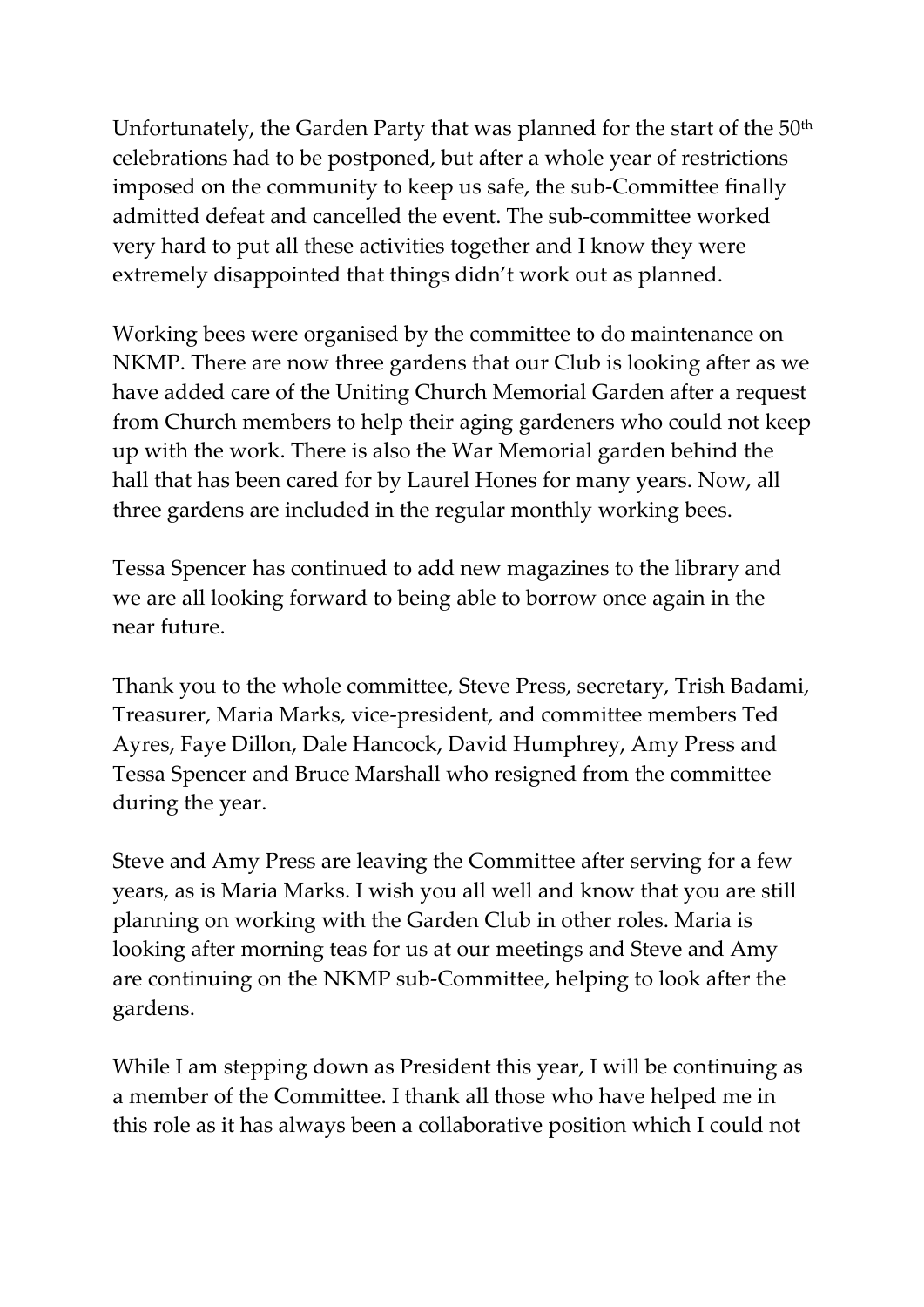have maintained without the support of the committee and members of the Club.

I would also like to take this opportunity to welcome Ted Ayres to the position of President, even though the formal vote is still to come. I wish him all the best and know that you will support him as well as you have supported me.

Robin Coombes President